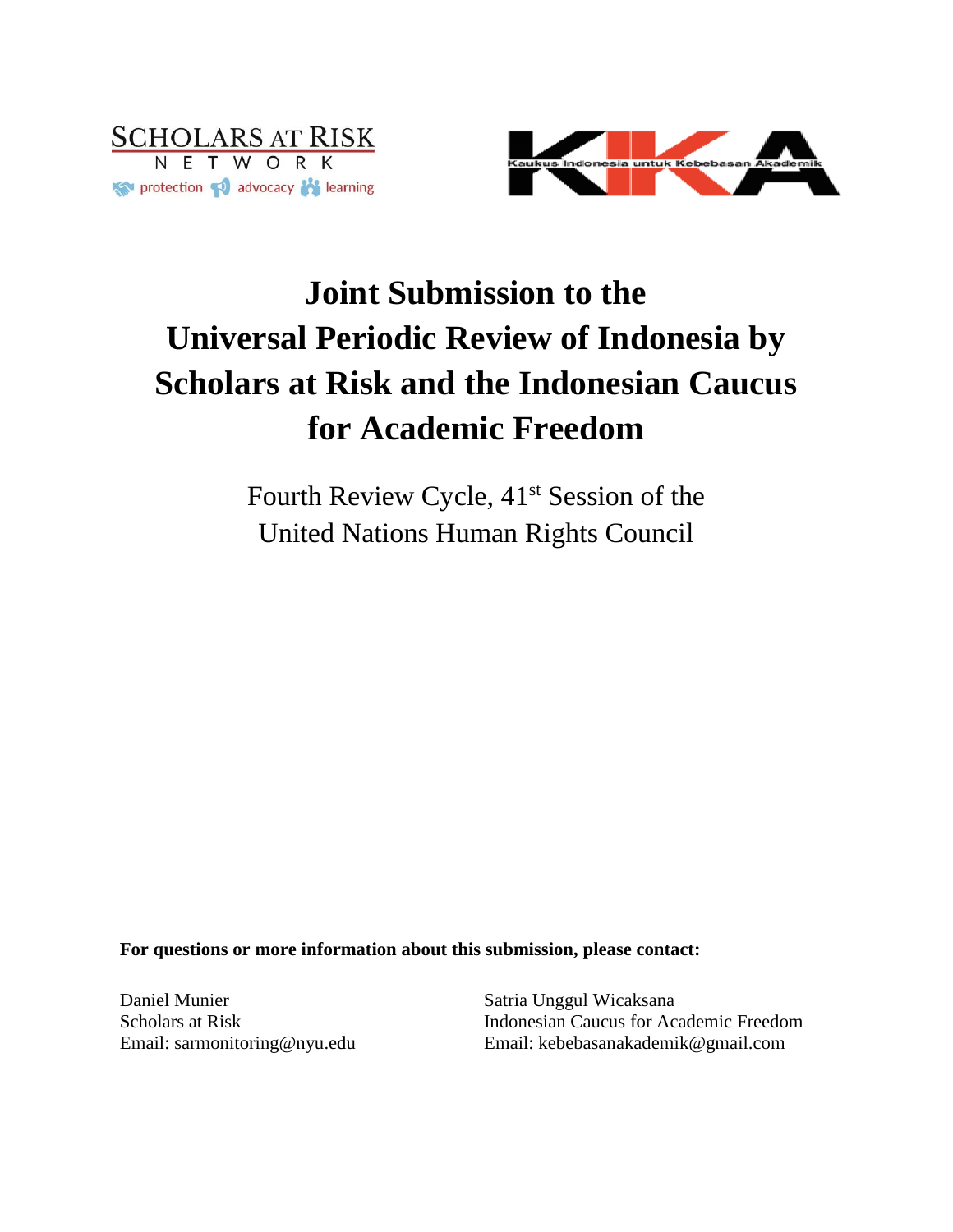### **Introduction**

- 1. This submission to the fourth cycle of the Universal Periodic Review (UPR) of Indonesia was prepared by Scholars at Risk and the Indonesian Caucus for Academic Freedom.
- 2. Scholars at Risk (SAR) is an international network of higher education institutions and individuals dedicated to protecting threatened scholars, preventing attacks on higher education communities, and promoting academic freedom worldwide.<sup>1</sup> As part of its advocacy work, SAR monitors and analyzes attacks on higher education around the world, including within Indonesia, through its Academic Freedom Monitoring Project.<sup>2</sup> SAR has Special Consultative Status with ECOSOC (2013) and welcomes the opportunity provided by the Office of the High Commissioner on Human Rights to comment on conditions relating to academic freedom and attacks on higher education communities in Indonesia.
- 3. Indonesian Caucus for Academic Freedom (KIKA) is a national coalition of researchers and students who are concerned about human rights and fundamental freedoms, especially those related to academic freedom. KIKA was initiated on December 6, 2017 and became a consolidated organization in 2018. This organization meets annually to discuss academic freedom developments in Indonesia. Currently, KIKA has nine special task forces that, respectively, address (1) anti-sexual violence on campus; (2) academic integrity and culture; (3) freedom of expression; (4) student movements and student journalism; (5) policy orientation for higher education; (6) anti-corruption and anti-oligarch movement; (7) agrarian and environmental issues; (8) lecturer union; and (9) civil society and legal aid movement. KIKA has four autonomous branches at local levels, in Aceh, Papua, Bali, and East Kalimantan.
- 4. This submission focuses on Indonesia's compliance with its obligations under international law to protect and promote academic freedom and related rights within its territory.

# **Applicable Legal Standards**

- 5. Indonesia is bound by the International Covenant on Civil and Political Rights (ICCPR) and the International Covenant on Social, Economic, and Cultural Rights (ICESCR).
- 6. Academic freedom is independently and interdependently grounded in the right to freedom of opinion and expression, the right to education, and the right to the benefits of science, as articulated, respectively, in ICCPR Article 19, and ICESCR Articles 13 and 15(3).
- 7. As the Committee on Economic, Social and Cultural Rights (CESCR) has affirmed, "the right to education can only be enjoyed if accompanied by the academic freedom of staff and students."<sup>3</sup>
- 8. In a recent report on academic freedom, the United Nations special rapporteur on the promotion and protection of the right to freedom of opinion and expression reaffirmed the standards articulated by the CESCR, stating:

[A]academic freedom should be understood to include the freedom of individuals, as members of academic communities (e.g., faculty, students, staff, scholars, administrators and community participants) or in their own pursuits, to conduct activities involving the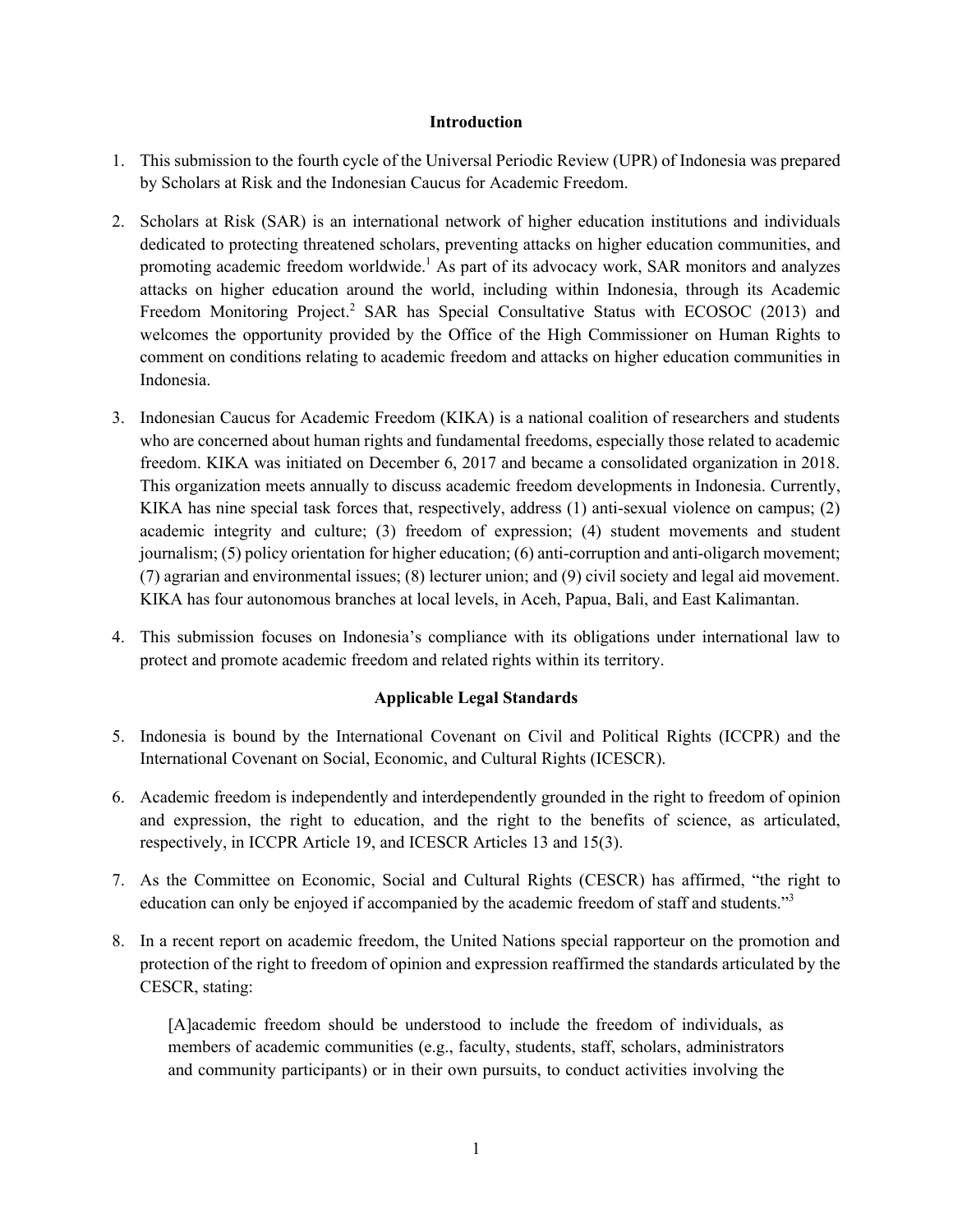discovery and transmission of information and ideas, and to do so with the full protection of human rights law.<sup>4</sup>

- 9. The special rapporteur explicitly recognized that academic freedom involves protections for institutional autonomy and self-governance: "States are under a positive obligation to create a general enabling environment for seeking, receiving and imparting information and ideas. Institutional protection and autonomy are a part of that enabling environment."<sup>5</sup>
- 10. UNESCO, the specialized United Nations agency whose mandate includes higher education, research, and human rights, has likewise defined institutional autonomy as "that degree of self-governance necessary for effective decision making by institutions of higher education regarding their academic work, standards, management and related activities consistent with systems of public accountability, especially in respect of funding provided by the state, and respect for academic freedom and human rights."6
- 11. Indonesia is a member state of the Association of Southeast Asian Nations (ASEAN) whose Human Rights Declaration provides for the right to education (Article 31), the right to "enjoy [...] the benefits of scientific progress and its applications" (Article 32), and freedom of opinion and expression (Article  $23$ ).<sup>7</sup>
- 12. Indonesia's constitution provides for the right to education (Article 31), the right to "benefit from science and technology, arts and culture" (Article 28C), freedoms of expression, association, and assembly (Article 28E(2-3)), and freedom of thought and conscience (Article 28I(1)).<sup>8</sup> Although it does not provide explicit protections for the right to academic freedom, Indonesia's Higher Education Law (2012) states that the "implementation of academic freedom, freedom of academic expression and scientific autonomy in Tertiary Education Institutions is the personal responsibility of the Academic Civitas [lecturers and students] and shall be protected and facilitated by the management of Tertiary Education Institutions."<sup>9</sup> Law Number 20 of 2003 concerning the National Education System, stipulates that "[e]ducation is conducted democratically, equally and non-discriminatorily based on human rights, religious values, cultural values, and national pluralism."10
- 13. The Surabaya Principles on Academic Freedom, which were drafted by members of the Indonesian academic community in December 2017, declare that: (1) Academic freedom is a fundamental freedom needed to develop the autonomy of academic institutions; (2) The academic community, those who are engaged in academic activities, have full freedom in developing community service, education, research, and publishing academic results in accordance with scientific principles; (3) Members of the academic community who work as educators have the freedom in the classroom to conduct their course using scientific methods and respecting values of humanity; (4) The academic community should possess scientific integrity for humanity in developing a responsible academic culture and should be free from any restrictions and disciplinary actions; and (5) Public authorities have an obligation to respect, protect, and ensure measures to guarantee academic freedom. The Surabaya Principles were endorsed by the Southeast Asian Human Rights Studies Network (SEAHRN) in April 2018 and referenced in a report on freedom of opinion and expression issued by the Indonesian National Human Rights Commission in 2021.<sup>11</sup> It also bears mentioning that the Surabaya Principles have been cited in the defense of academics subjected to lawsuits and other legal actions, including Basuki Wasis (*see* para.  $33$ <sup>12</sup> and Saiful Mahdi (*see* para.  $37$ )<sup>13</sup>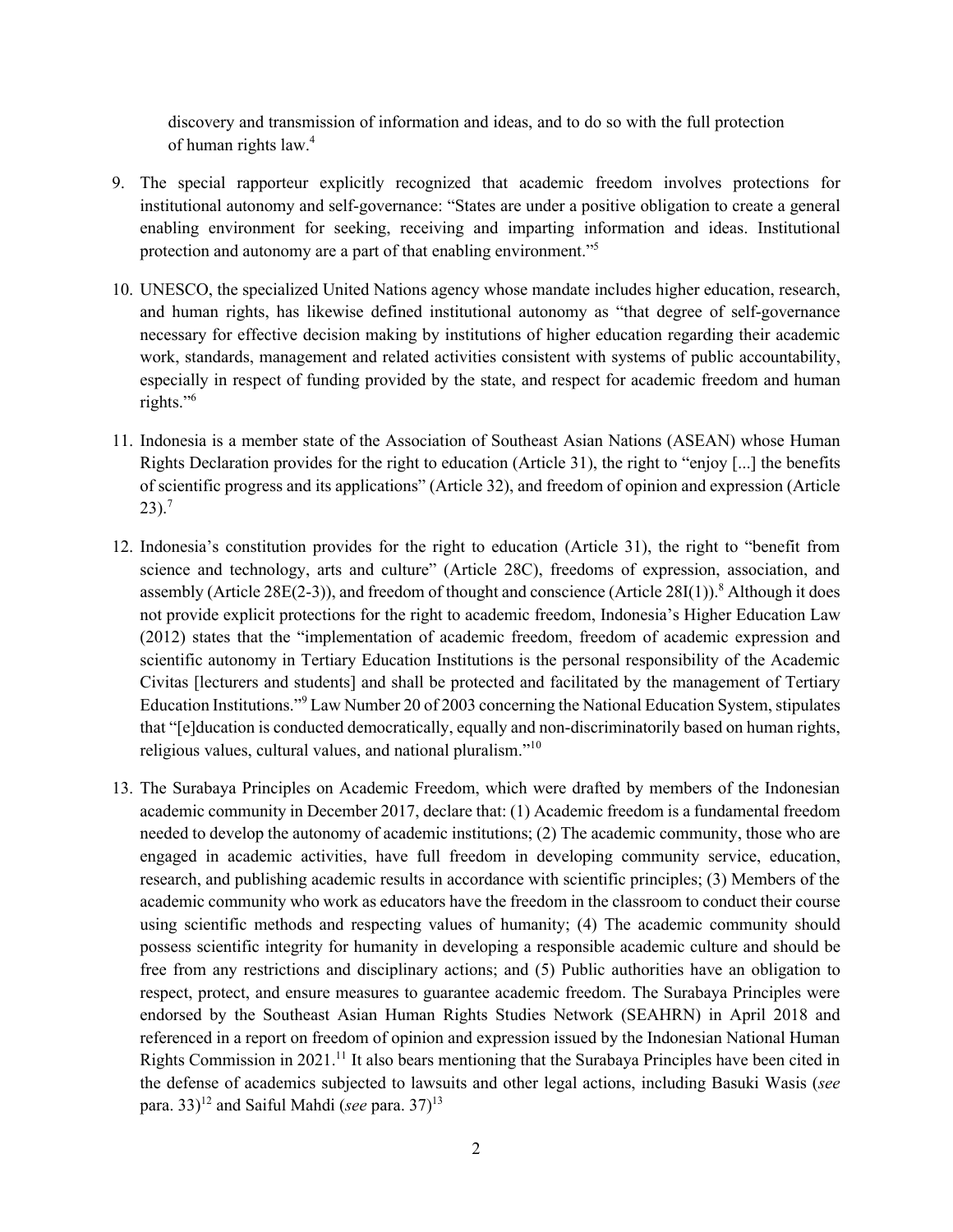#### **Discussion**

- 14. Academic freedom conditions improved significantly following the end of the Suharto regime in 1998, with expert-rated scores of respect for academic freedom rising from 0.23 in 1997 to 0.75 in 2000, according to the Academic Freedom Index  $(AFi)$ .<sup>14</sup> In 2021, that level of respect fell to 0.65 amidst reporting from scholars, rights experts, and the media indicating troubling conditions for the higher education and scientific communities. State authorities and public university administrations have repeatedly cracked down on students for peacefully speaking out over racial justice and corruption. Scholars have suffered prosecution, criminal investigations, lawsuits, and violent threats for their opinions and work. Meanwhile, laws intended to regulate digital communications and improve coordination across the scientific landscape are raising concerns over a shrinking space for critical research, opinions, and thought.
- 15. With the world's fourth largest population and aspirations to improve higher education quality, the state of academic freedom, institutional autonomy, and related values should be of great concern to Indonesia's government and society at large. Attacks and restrictions on freedom of thought and inquiry discourage students and scholars from engaging with the national higher education community, raising serious consequences for the scientific, social, cultural, and economic progress and democratic society that so many in Indonesia desire.
- 16. This submission to the fourth cycle of Indonesia's UPR describes targeted efforts to restrict or retaliate against students' and scholars' exercise of academic freedom and related rights, as well as broader pressures on academic expression, exchange, research, and university autonomy.

# *Attacks and restrictions on students' academic freedom and free expression rights*

- 17. During this UPR cycle, SAR and KIKA report incidents involving the use of force, detentions, arrests, and prosecutions of students, apparently intended to restrict or deter nonviolent expressive activity.<sup>15</sup> Attacks on Papuan students have also raised serious concerns over racism experienced by members of the higher education community. $16$
- 18. On July 6, 2018, hundreds of Indonesian military, police, and public order personnel conducted a raid of a university student dormitory in Surabaya, apparently to prevent the screening of *Bloody Biak*, a documentary on the Biak massacre by Indonesian security forces in Papua in 1998.<sup>17</sup> Authorities reportedly learned of the screening via social media and from local residents and stated that their intention was to check students' legal documents and to prevent "unspecified hidden activities." Students claimed that security personnel failed to present a warrant, used violent force, and sexually harassed students.
- 19. On September 26, 2019, two university students were fatally shot during a protest over a corruption law.<sup>18</sup> From September 24-30, police clashed with student protesters at demonstrations in Jakarta and elsewhere, using water cannons, live ammunition, and tear gas.<sup>19</sup> During clashes on September 26, **Halu Oleo University** students **Immawan Randi** and **Muhammad Yusuf Kardawi** were struck by live bullets, both suspected of having been fired by police.<sup>20</sup> The two were among five young demonstrators killed over the course of the protests.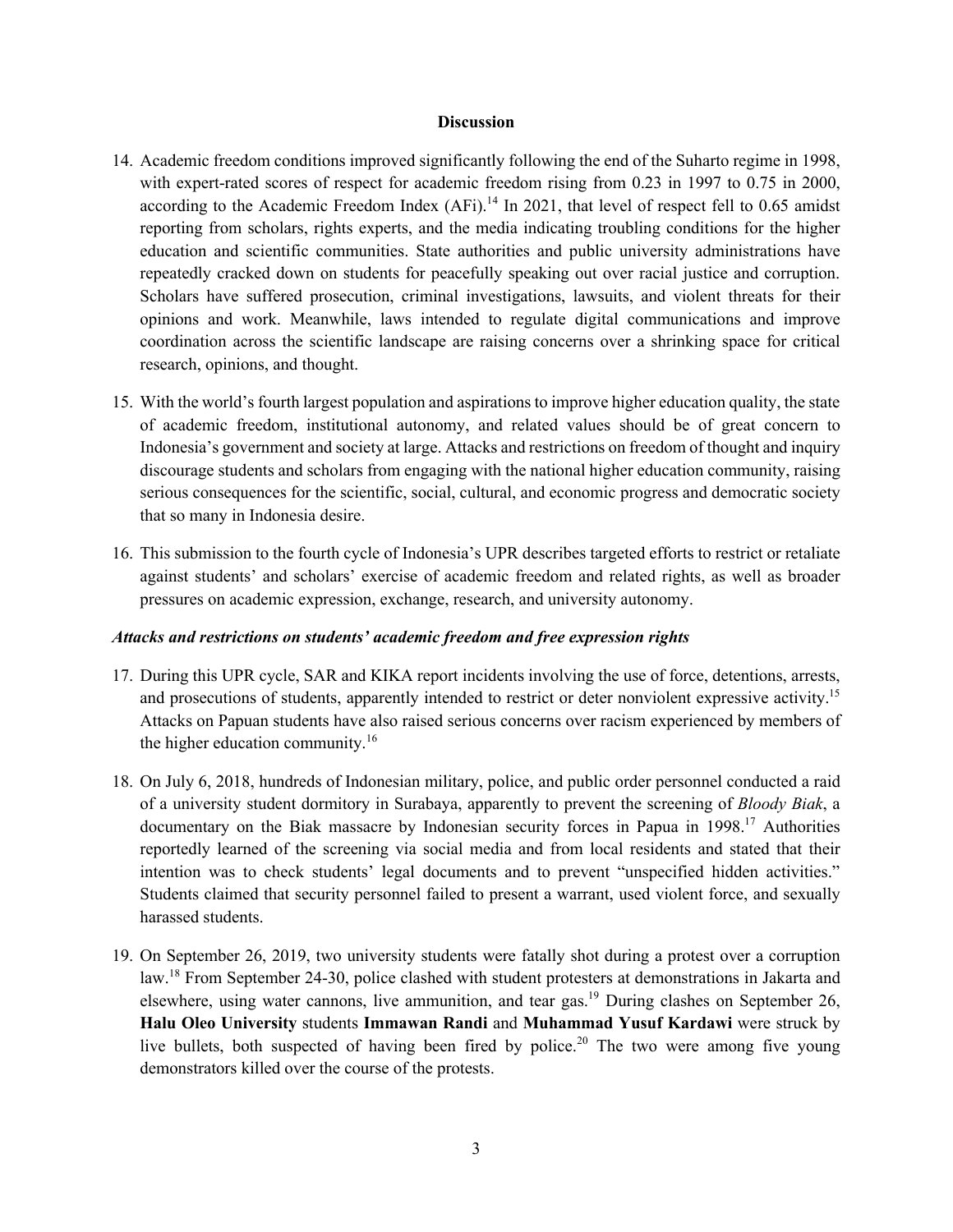- 20. Also in September 2019, police arrested four student-activists for their role in organizing anti-racism protests in response to a violent and racist police raid on a university dormitory in Surabaya weeks earlier, on August 17.21 **Cenderawasih University** student **Ferry Gombo** and **Jayapura University of Science and Technology** students **Alexander Gobai**, **Irwanus Uropmabin**, and **Hengki Hilapok** were among a group of seven activists charged with treason. In June 2020, the four students were sentenced to ten months' imprisonment.<sup>22</sup>
- 21. On April 7, 2021, police briefly arrested three **Cenderawasih University** students who organized a protest over a controversial mining project in West Papua.<sup>23</sup> As many as 300 police officers had been deployed in response to the protest in Jayapura. Police arrested the three students, **Ayus Heluka**, **Herrian Soll**, and **Asael Wanimbo**, on grounds that the protest was not properly registered. The students claimed that they had registered the protest, but police refused to provide confirmation.
- 22. On May 2, 2021, police beat and arrested a student leader during a demonstration commemorating National Education Day on the **Alauddin State Islamic University** campus.<sup>24</sup> Students displayed a banner, gave speeches, and chanted, though reports also indicate that a tire was burned at one point and traffic had been disrupted. Police, including at least one plainclothes officer, took custody of a student, identified as **Fajrul**, and violently beat him with a wooden stick.
- 23. On September 13, 2021, police briefly detained ten students who peacefully protested a visit by Indonesia's president to the **Sebelas Maret University** campus for a higher education forum.25 Students displayed posters that criticized the human rights situation under the current administration.
- 24. On December 1, 2021, a day supporters of Papuan independence mark as their independence day, police arrested eight students during a peaceful demonstration.<sup>26</sup> Students had raised the Morning Star flag banned in Indonesia—above a stadium in Jayapura and marched to Papua Police Headquarters while calling for a referendum on Papuan independence. Two days later, Indonesian authorities announced that the eight students had been charged with treason and that they could face life imprisonment.
- 25. State university administrations also used their authority to punish or deter students' nonviolent expressive and academic activity during this reporting period.
- 26. On March 20, 2019, **North Sumatra University** (USU) dismissed the student staff of a university newspaper, *Suara USU*, for publishing a fictional story about a same-sex couple.<sup>27</sup> The 18 students had refused to comply with the USU president's order to take down the story, which he claimed "promoted homosexuality," contained "pornography," and contradicted USU's values.
- 27. In June 2020, Indonesia's **National University** expelled three students and suspended three others for their participation in campus protests demanding tuition fee cuts in light of the COVID-19 pandemic.<sup>28</sup> The university accused the students of defamation and violating campus rules.
- 28. On November 16, 2020, **Semarang State University** suspended law student **Frans Napitu** several days after he submitted to the government's corruption watchdog agency a report accusing the rector of graft. The university accused Napitu of "violat[ing] student ethics and tarnish[ing] the university's reputation, including involvement with the Free Papua Movement," according to *The Jakarta Post*. 29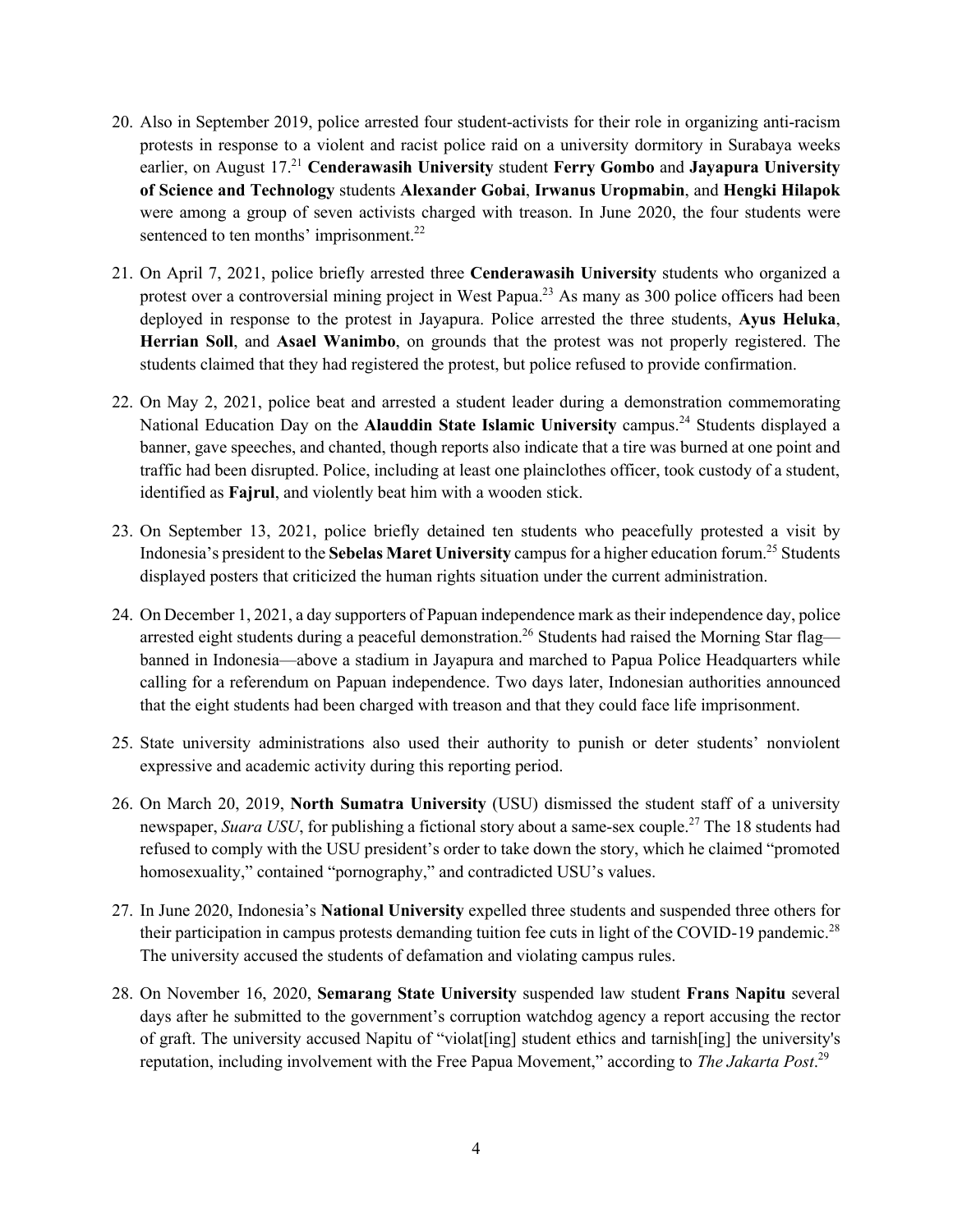- 29. On June 27, 2021, administrators at the **University of Indonesia** summoned members of the Student Executive Board (SEB) for a satirical poster of President Jokowi Widodo that the group posted to social media. The administration said that the poster, which showed President Widodo with text reading "The King of Lip Service," had violated several unspecified regulations and ordered the students to remove the content.<sup>30</sup> The SEB chairperson noted that some of their members' WhatsApp accounts had been hacked shortly following the publishing of the poster. $31$
- 30. On March 20, 2022, the chancellor of the **State Islamic Institute Ambon** (IAIN Ambon) announced that the administration reported the chief editor, **Yolanda Agne**, and other editorial staff of the student news publication, *Lintas*, to the police.<sup>32</sup> The decision was in response to *Lintas*' special coverage of allegations of sexual harassment at IAIN Ambon. The chancellor purportedly reported the students to the police to allow them to investigate the allegations, and in announcing this publicly he sought to "restore" IAIN Ambon's reputation.<sup>33</sup> The editorial staff had declined the chancellor's demand to turn over evidence that student journalists collected. According to **Agne**, the university had not established a special task force to investigate the allegations internally, as stipulated in a government regulation concerning sexual harassment in higher education settings.<sup>34</sup> Prior to reporting the students to the police, the chancellor issued a letter ordering the suspension of *Lintas*' operations, claiming the student newspaper was incompatible with the vision and mission of IAIN Ambon.<sup>35</sup>

## *Suppression and punishment of scholars' academic expression*

- 31. Scholars in Indonesia have been targeted with criminal legal actions, civil suits, and violent threats and harassment in response to their academic expression.
- 32. In early April 2018, police initiated an investigation against **Widjo Kongko**, a government scientist of coastal, earthquake, and tsunami engineering, following his discussion of research findings on the potential for tsunamis along Indonesia's southwestern coast.<sup>36</sup> Police claimed that Kongko's statements, made during a presentation that was reported by local media, caused concern among citizens in Pandeglang and "undermined the investment climate in the area." Police dropped their investigation of Kongko after a local news outlet apologized for and adjusted their reporting of Kongko's presentation, which was described as misleading.
- 33. Scholars have also faced civil lawsuits for providing expert testimony in legal proceedings. Considering the costs of mounting a defense and potential damages, these lawsuits threaten to chill scholars' willingness to offer expert testimony, denying courts and the public of their expertise. During this reporting period, civil suits were brought against environmental expert **Basuki Wasis**, for his estimates of potential losses from environmental destruction, in 2018;<sup>37</sup> professor of forestry **Bambang Hero**, for his testimony of the ecological damages resulting from a forest fire caused by a palm oil company, also in 2018;<sup>38</sup> and law professor **Eva Achjani Zulfa**, for her expert testimony in an embezzlement case, in 2020.39
- 34. In late May 2020, **Ni'matul Huda**, a constitutional law professor at the **University of Islam Indonesia**, received death threats apparently intended to deter her participation in a discussion about presidential impeachment that was to be hosted at **Gajah Mada University**. <sup>40</sup> At roughly 11:00 PM on May 28, one day before the event, unidentified individuals visited Huda's home demanding that she come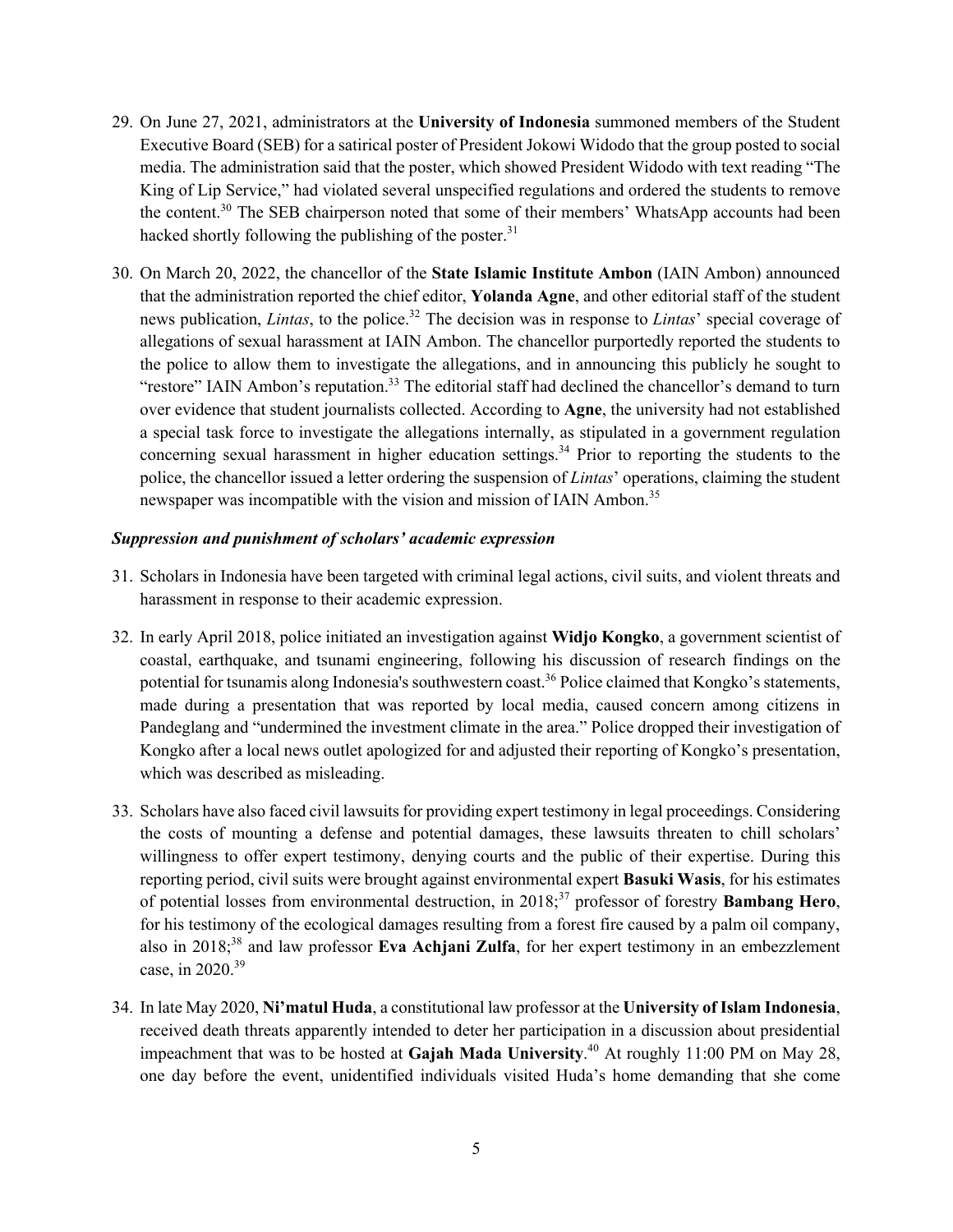outside. The university discussion was canceled in light of violent threats against Huda as well as student organizers of the event. $41$ 

# *Electronic Information and Transaction Law (ITE Law)*

- 35. The ITE Law, which regulates online information and transactions, also raises serious academic freedom concerns. The law has been criticized for containing vague descriptions of the activity it criminalizes, and for being used to punish or chill legitimate, nonviolent expressive and academic activity.<sup>42</sup> Between 2016 and 2020, the Institute for Criminal Justice Reform reported 768 individuals charged under the ITE law; 744 defendants were convicted, with 88% of those sentenced to time in prison.<sup>43</sup>
- 36. The law's defamation provision, Article 27(3), is of particular concern. The provision subjects to criminal liability "[a]ny [p]erson who knowingly and without authority distributes and/or transmits and/or causes to be accessible Electronic Information and/or Electronic Documents with contents of affronts and/or defamation." Those convicted of defamation under the ITE Law can be sentenced to up to 4 years' imprisonment and fined 750 million rupiah (today, roughly \$52,250 USD).
- 37. On April 21, 2020, Indonesia's Banda Aceh state court convicted **Syiah Kuala University** lecturer **Saiful Mahdi** under Article 27(3), for criticizing the university's hiring practices.<sup>44</sup> The court sentenced Mahdi to three months' imprisonment and fined him 10 million rupiah (then, roughly \$2,000 USD). The case was prompted by a criminal complaint filed by the dean of the engineering faculty in response to comments Mahdi made in a private WhatsApp chat. KIKA has criticized the ruling on numerous grounds, including that Mahdi's comments were protected from prosecution under Article 27(3), as they referred to a higher education institution, not an individual, and that the court never "properly tested" the substance of [Mahdi's] comments.<sup>45</sup> Mahdi served roughly half of his prison sentence before Indonesia's House of Representatives granted him amnesty.
- 38. In September 2019, police began investigating **Ramsiah Tasruddin,** a lecturer in the Faculty of Da'wah and Communications (FDK) at **Alauddin Islamic State University**, for defamation under the ITE Law.<sup>46</sup> In 2017, a deputy dean of the FDK reported Ramsiah to the police in response to her criticism, via a faculty WhatsApp group, of a decision to close down the university's broadcasting facilities. The opening of the criminal investigation upended Ramsiah's appointment for a deanship within the FDK.<sup>47</sup> In February 2022, police dropped the investigation, citing a lack of evidence.<sup>48</sup>
- 39. As of this writing, **Haris Azhar**, executive director of Lokataru Law and Human Rights Office, a university lecturer, and a member of KIKA's Advisory Board, and **Fatia Maulidiyanti**, coordinator of the Commission for the Disappeared and Victims of Violence (KontraS) are being investigated under Article  $27(3)$  for their participation in a talk show that was posted to YouTube.<sup>49</sup> Azhar and Maulidiyanti had discussed the findings of a report about current and retired military officials' alleged involvement in the mining industry in Papua, including claims that Luhut Pandjaitan, a retired army general and current government minister, owns shares in a company connected to the industry. Luhut reportedly filed the criminal complaint that prompted the police investigation.
- 40. Article 28(2), which criminalizes the dissemination of "information aimed at inflicting hatred or dissension on individuals and/or certain groups of community based on ethnic groups, religions, races,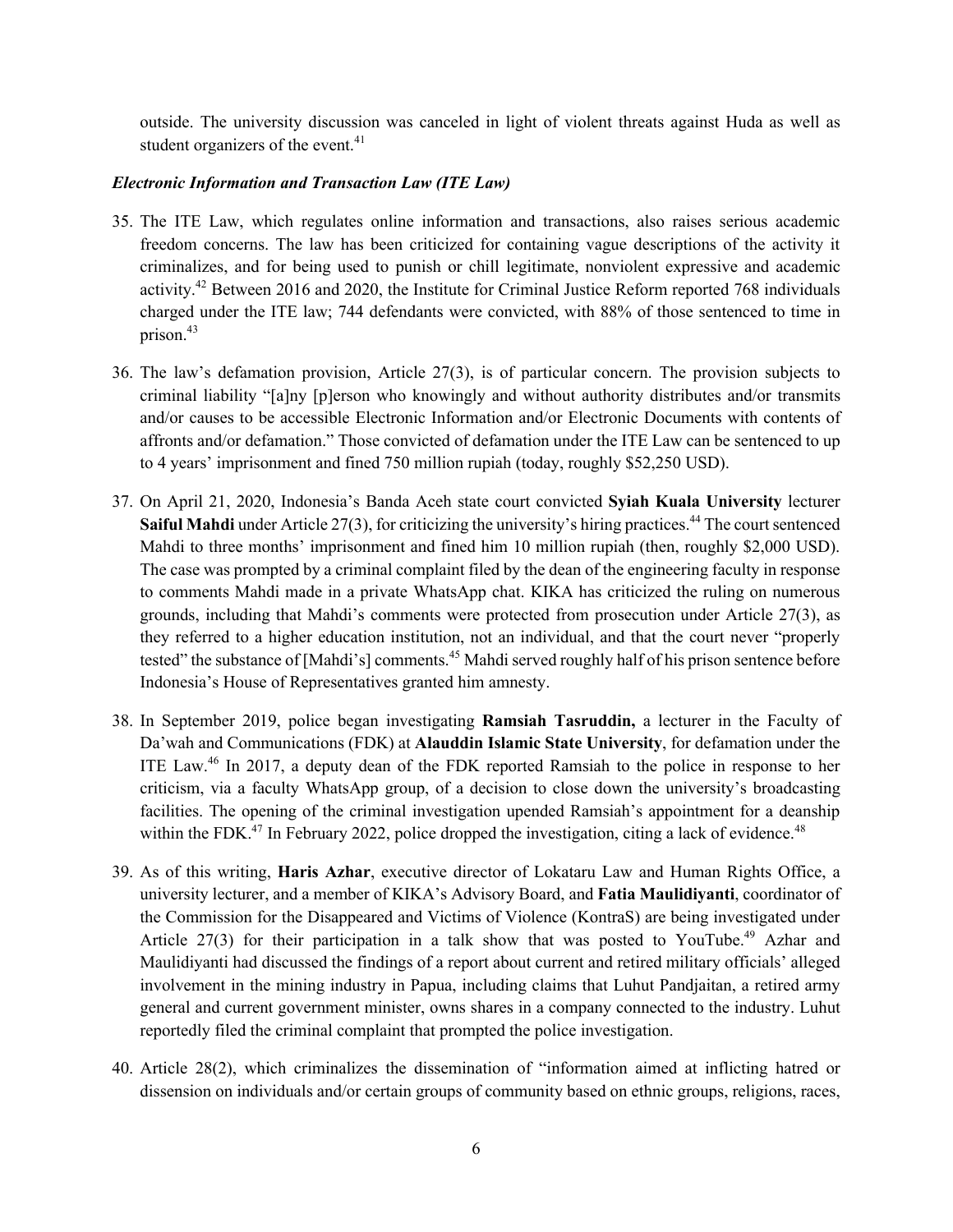and inter-groups," has also been used to retaliate against nonviolent expressive activity. Offenses under Article 28(2) can result in up to 6 years' imprisonment and fines up to 600 million rupiah (today, roughly \$41,800 USD).

- 41. On March 7, 2019 police arrested **State University of Jakarta** sociologist **Robertus Robet** under the ITE Law for singing a song critical of the military and government during a protest.<sup>50</sup> A video of the protest surfaced, leading police to arrest him for allegedly violating ITE Law Article 28(2) and Article 207 of the Criminal Code, for "insulting an authority." After being released from detention, Robet faced threats online, leading him to flee with his family to Australia.
- 42. In June 2021, the government issued guidelines intended to guard against inappropriate and varying interpretations of the ITE Law; however, human rights groups complained that the guidelines are insufficient and that the law requires revisions in order to protect the right to freedom of expression.<sup>51</sup> That same year, the government began drawing up changes to the ITE Law, including revisions that they purport would clarify definitions of offenses such as defamation.<sup>52</sup> Despite these developments, there does not appear to have been a positive impact on law enforcement, considering recent cases such as those involving Haris Azhar and Fatia Maulidiyanti.

# *Indonesia's "Science Law"*

- 43. Law 11/2019 on the National System of Science and Technology (often referred to as the "Science Law"), enacted in November 2019, is purportedly intended to improve accountability and coordination of scientific research. It has been criticized for its potential to hamper research and international academic collaboration.
- 44. Under Article 85, the law establishes an ethics committee tasked with approving requests to conduct research or other activities considered "high risk" or "dangerous." These include activities that could harm the environment or endanger public safety, but also activities that could threaten "social harmony" or "national security." The law does not define these latter two terms, raising concerns that the ethics committee could refuse or deter requests to conduct a wide range of research activity and, as a result, deny Indonesians and the international community the benefits of that research.<sup>53</sup> Researchers who violate Article 85 can be sentenced up to one year imprisonment or a maximum fine of two billion rupiah (today, roughly \$139,390 USD).
- 45. Article 75 stipulates that international researchers seeking to conduct scientific work in Indonesia with the support of international funding must "produce outputs that benefit the Indonesian people." This subjective language raises concerns that research permit requests could be denied on improper or arbitrary grounds, for example, to protect the interest of ethics committee members, rather than the public at large.
- 46. Under Article 48 of the law, the government established the National Research and Innovation Body (BRIN) law, replacing Indonesia's research and technology funding bodies and establishing a steering committee that would gain significant control over the country's research sector. In 2021, Indonesia's former president and the current ruling party's leader, Megawati Soekarnoputri, was appointed to chair BRIN's steering committee. The appointment was criticized in part due to Megawati's lack of an earned university degree and lack of experience in the research sector, but also for her leadership within a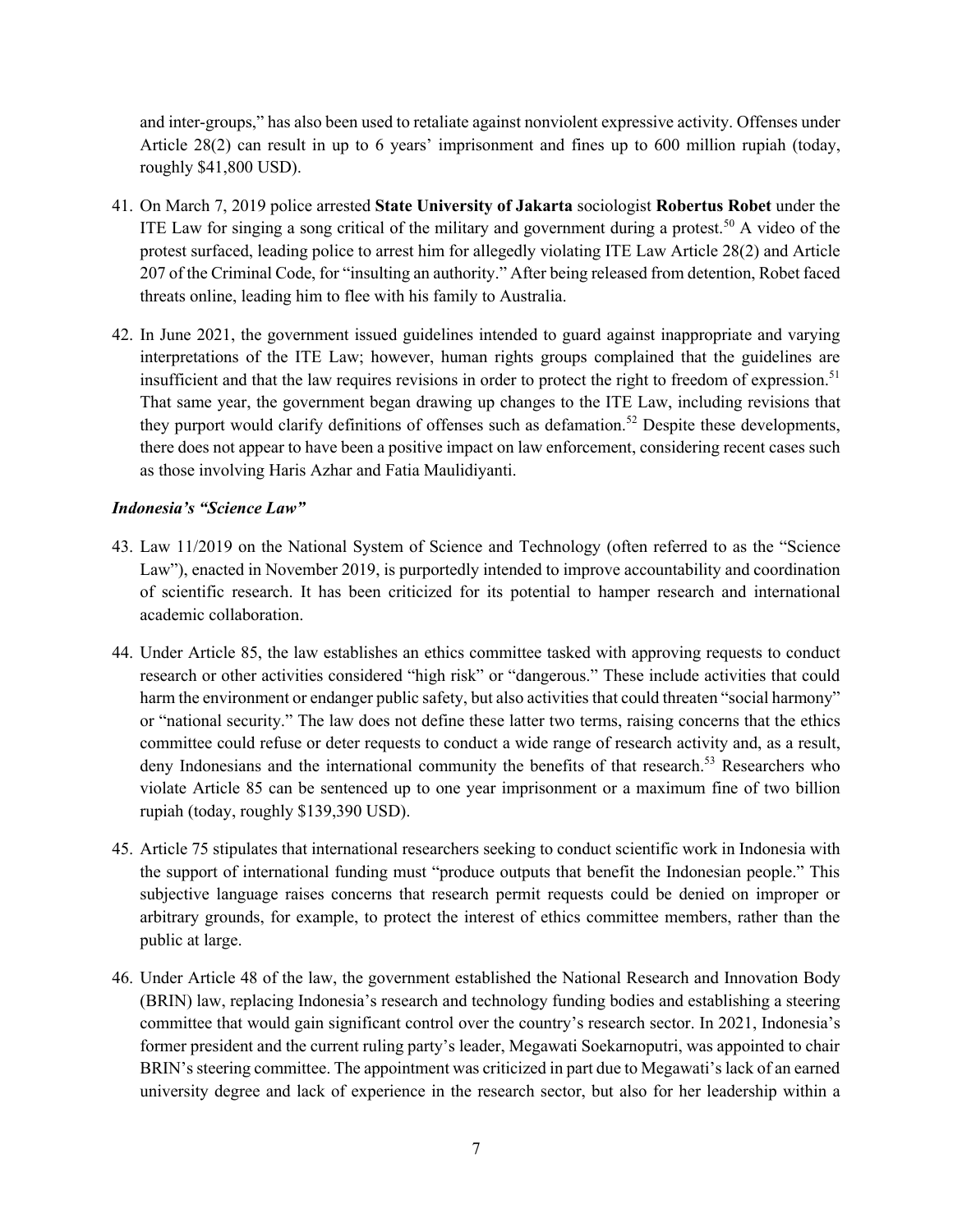government agency tasked with preserving and promoting the state ideology known as Pancasila. Politicization of BRIN's leadership and the government's push to align research with state ideology have raised further concerns over the future of science in Indonesia.<sup>54</sup> These political concerns are compounded by reports of increased bureaucracy and restrictions on staffing that researchers claim impede important research efforts, including vaccine development, and result in a loss of talent.<sup>55</sup>

#### *Autonomy and university leadership*

47. Academic freedom advocates have also raised concerns over the system for appointing rectors at state higher education institutions. In 2010, the government enacted a reform that improved university autonomy by giving state universities' faculty senates a voice in rector appointments. Previously, appointments were fully at the president's discretion. Under the 2010 reform, 65% of the votes are cast by the faculty senate, while the Minister of Education, Culture, Research, and Technology retains 35% of the votes and appoints a rector among three shortlisted candidates.<sup>56</sup> Critics of the policy claim that the current system does not provide sufficient university autonomy and that the minister's share of votes engenders corruption by making rectors beholden to the wishes of the minister and the ruling party.<sup>57</sup> The risk of such corruption remains a serious and widespread concern despite oversight and intervention by Indonesia's Corruption Eradication Commission (KPK).<sup>58</sup>

## **Recommendations**

SAR and KIKA respectfully urge UN member states to call on Indonesian authorities to:

- 48. Publicly commit to protecting and promoting academic freedom, university autonomy, and rights that are fundamental to higher education communities, especially freedom of expression, freedom of assembly, and freedom of association;
- 49. Refrain from the use of force or legal actions intended to restrict or punish scholars' and students' exercise of academic freedom and related rights;
- 50. Investigate violations of scholars' and students' academic freedom and related rights, and hold perpetrators accountable;
- 51. Revise the ITE Law and Science Law to conform to national and international legal standards and obligations relating to academic freedom and freedom of expression, including by clarifying language that may lead to overly broad interpretations or misapplications of these laws that would restrict or punish responsible, nonviolent academic activity or expression;
- 52. Establish an ombudsperson tasked with receiving and responding to academic freedom concerns at public and private higher education institutions; and
- 53. Strengthen university autonomy and reduce the risk of corruption in state higher education institutions, including by eliminating the 35% share of votes retained by the Minister of Education, Culture, Research, and Technology and allowing the faculty senate full control over voting for a slate of three finalists, from which the minister would make an appointment.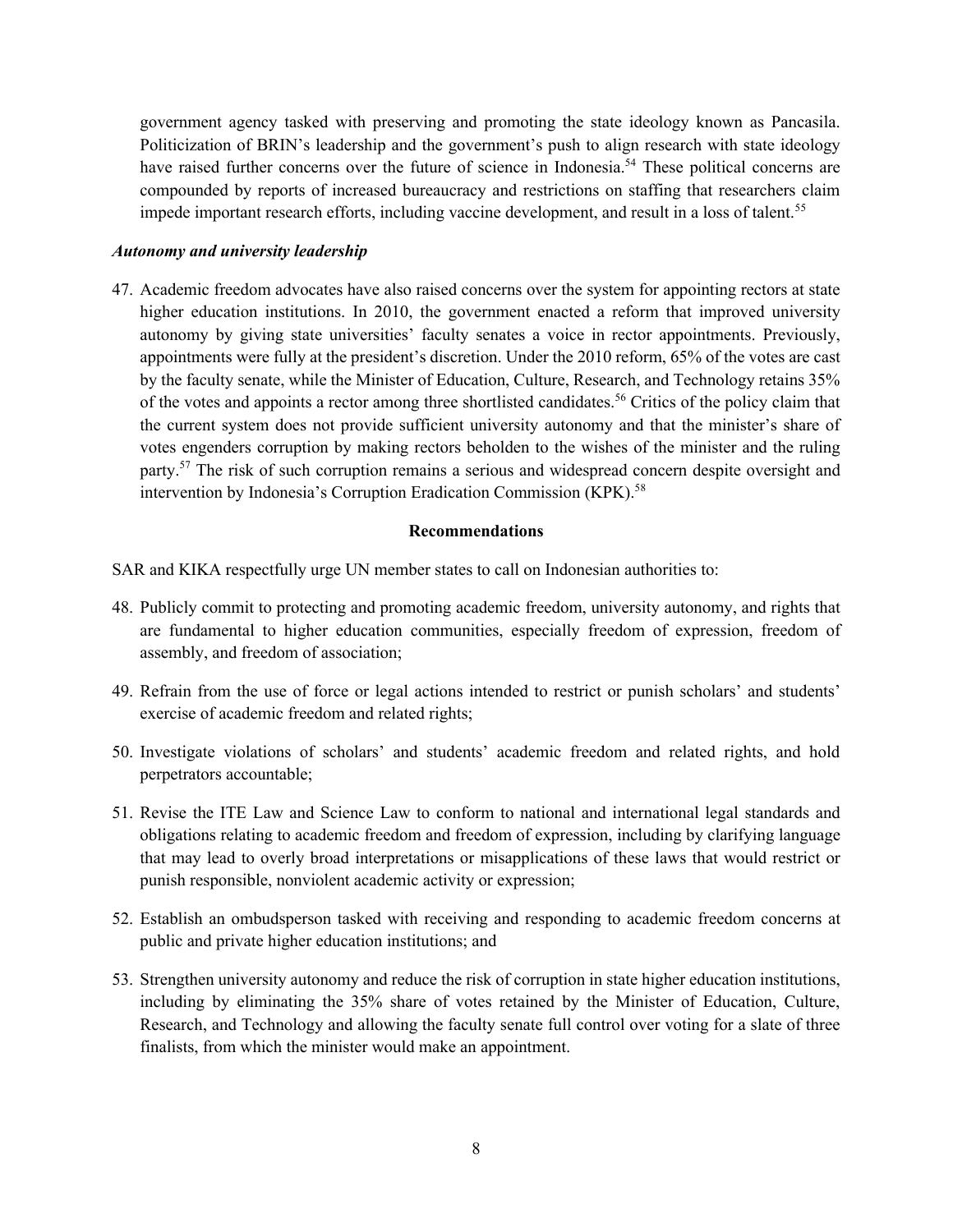#### **Endnotes**

<sup>1</sup> Learn more about SAR at www.scholarsatrisk.org.

- <sup>2</sup> Learn more about the Academic Freedom Monitoring Project at https://www.scholarsatrisk.org/actions/academicfreedom-monitoring-project/.
- <sup>3</sup> CESCR, General Comment No. 13: The Right to Education (Article 13) (8 December 1999), para. 38.
- <sup>4</sup> "Report of the Special Rapporteur on the promotion and protection of the right to freedom of opinion and expression, David Kaye," A/75/261, July 28, 2020, at para. 8, available at https://documents-ddsny.un.org/doc/UNDOC/GEN/N20/197/86/PDF/N2019786.pdf?OpenElement.

- <sup>6</sup> UNESCO, "Recommendation concerning the Status of Higher-Education Teaching Personnel," November 11, 1997, para. 17, available at http://portal.unesco.org/en/ev.php-
- URL\_ID=13144&URL\_DO=DO\_TOPIC&URL\_SECTION=201.html.
- <sup>7</sup> ASEAN Human Rights Declaration (2013), available at https://asean.org/wpcontent/uploads/2021/01/6\_AHRD\_Booklet.pdf.
- <sup>8</sup> Constitute Project, "Indonesia's Constitution of 1945, Reinstated in 1959, with Amendments through 2002," https://www.constituteproject.org/constitution/Indonesia\_2002.pdf?lang=en.
- <sup>9</sup> Law of the Republic of Indonesia, Number 12 Year 2012, on Higher Education, Section 8(2), translated by Tjeng Goam Halim, available at https://wiki.creativecommons.org/images/f/f4/Indonesia\_Higher\_Ed\_Law\_(2012).pdf.
- <sup>10</sup> See Article 4 (1), Law Number 20 of 2003 concerning the National Education System, available at https://www.ilo.org/dyn/natlex/docs/ELECTRONIC/84435/93875/F8347727/IDN84435.pdf.
- <sup>11</sup> Indonesian National Human Rights Commission, "Norm and Regulation Standard Number 5 of 2021 on Free Speech and Expression," August 30, 2021,

https://www.komnasham.go.id/index.php/peraturan/2021/08/30/36/standar-norma-dan-pengaturan-nomor-5 tentang-hak-atas-kebebasan-berpendapat-dan-berekspresi.html.

- <sup>12</sup> Amicus curiae filed in response to Case Number 47/Pdr.G/LH/2018/PN.Cbi at Cibinong IA District Court (The case of Dr. Basuki Wasis), available at https://herlambangperdana.files.wordpress.com/2019/04/amici-curiae-27-
- <sup>13</sup> Amicus curiae filed in response to Case Number 432/Pid.Sus/2019/PN Bna at Banda Aceh District Court (The case of Dr. Saiful Mahdi), available at https://herlambangperdana.files.wordpress.com/2020/02/amicus-curiaekebebasan-akademik-dr-saiful-mahdi-4-final-20200212.pdf.
- <sup>14</sup> The Academic Freedom Index (AFi) is a tool co-developed by the Global Public Policy Institute (GPPi), the Friedrich-Alexander-Universität Erlangen-Nürnberg (FAU), the V-Dem Institute, and SAR. Learn more about the AFi at https://www.fau.eu/2022/03/03/news/research/academic-freedom-on-the-decline/. Download the AFi dataset on the V-Dem website, at https://www.v-dem.net/vdemds.html.
- <sup>15</sup> In addition to these, *see* also SAR Academic Freedom Monitoring Project (AFMP), September 24, 2019, https://www.scholarsatrisk.org/report/2019-09-24-various-institutions/; SAR AFMP, December 2, 2019, https://www.scholarsatrisk.org/report/2019-12-02-khairun-university-muhammadiyah-university/; SAR AFMP, July 14, 2020, https://www.scholarsatrisk.org/report/2020-07-14-national-university/; SAR AFMP, April 7, 2021, https://www.scholarsatrisk.org/report/2021-04-07-cenderawasih-university/; SAR AFMP, July 14, 2021, https://www.scholarsatrisk.org/report/2021-07-14-cenderawasih-university/; SAR AFMP, August 10, 2021, https://www.scholarsatrisk.org/report/2021-08-10-cenderawasih-university/; SAR AFMP, September 13, 2021, https://www.scholarsatrisk.org/report/2021-09-13-sebelas-maret-university/; and SAR AFMP, December 1, 2021, https://www.scholarsatrisk.org/report/2021-12-01-unknown-2/.
- <sup>16</sup> See Jenny Munro, "We need to be more open about racism in Indonesia," University World News, September 14, 2019, https://www.universityworldnews.com/post.php?story=20190910145521263. See also Ivany Atina Arbi, Wahyoe Boediwardhana, and Benny Mawel, "Papuan students on Java face increased pressures from Islamist, nationalist groups," The Jakarta Post, August 19, 2019, https://www.thejakartapost.com/news/2019/08/19/papuanstudents-on-java-face-increased-pressures-from-islamist-far-right-groups.html; Andreas Harsono, "Indonesian Officers' Racist Slurs Trigger Riots in Papua," Human Rights Watch, August 23, 2019,

https://www.hrw.org/news/2019/08/23/indonesian-officers-racist-slurs-trigger-riots-papua; Krithika Varagur, "Black Lives Matter in Indonesia, Too," Foreign Policy, June 16, 2020,

https://foreignpolicy.com/2020/06/16/black-lives-matter-papua-indonesia/; Igman Ibrahim, "Papuan students report Malang police chief over racist 'shoot to kill' order," Asia Pacific Report, March 13, 2021,

 $<sup>5</sup>$  Ibid., para. 9.</sup>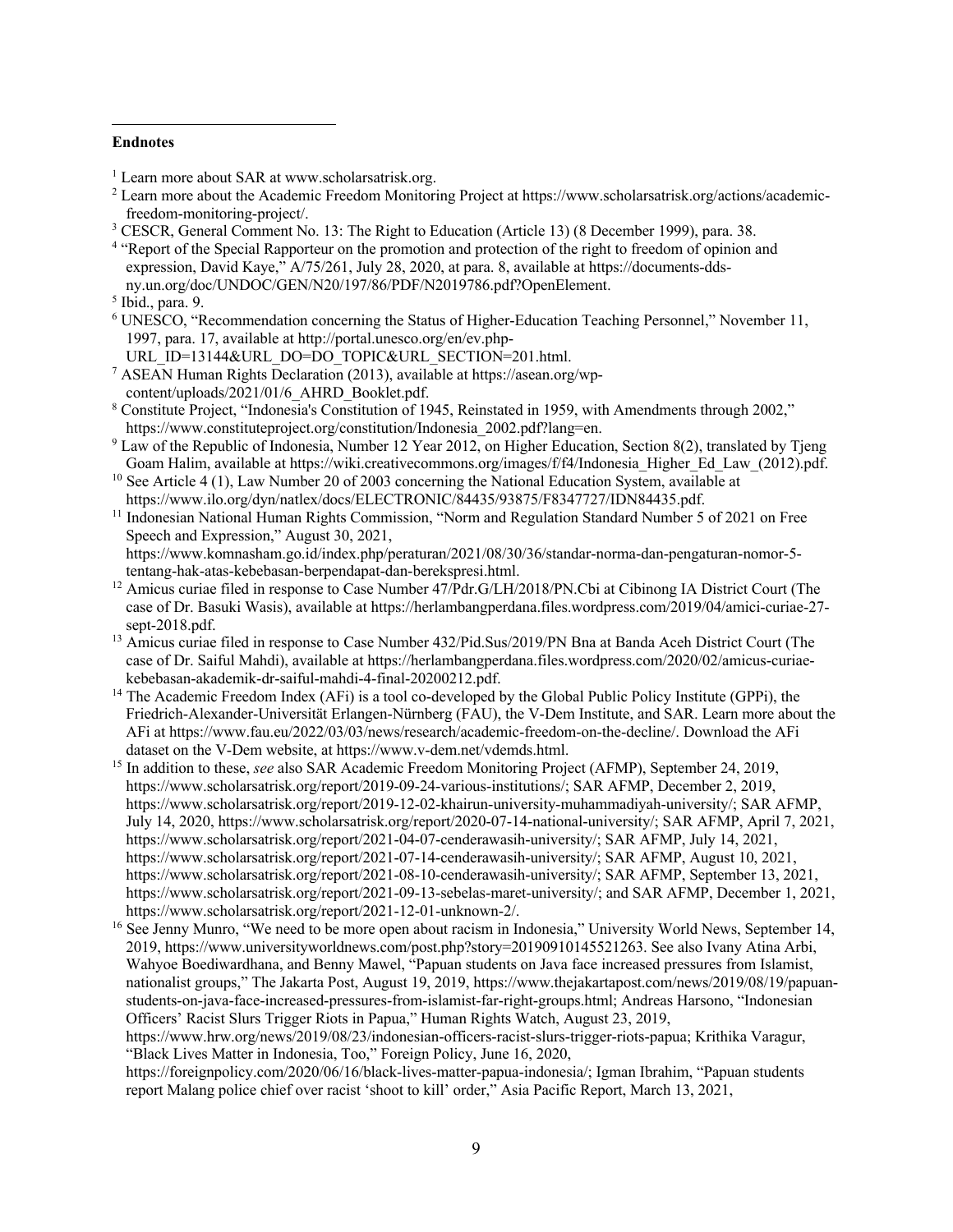https://asiapacificreport.nz/2021/03/13/papuan-students-report-malang-police-chief-over-racist-shoot-to-killorder/.

- <sup>18</sup> Ivany Atina Arbi, "Student deaths possibly unlawful killing," *The Jakarta Post*, October 16, 2019, https://www.thejakartapost.com/news/2019/10/16/student-deaths-possibly-unlawful-killing.html; Ikhwan Hastanto, "Police Officers Linked to Two Student Deaths in Indonesia Protests Are Basically Off the Hook," *Vice*, October 30, 2019, https://www.vice.com/en/article/3kxezv/police-officers-linked-to-two-student-deaths-inindonesia-protests-are-basically-off-the-hook; and "Two Shots Fired on Silondae," *Tempo Magazine*, December 30, 2019, https://magz.tempo.co/read/cover-story/36256/two-shots-fired-on-silondae.
- <sup>19</sup> See Amnesty International UK, "Indonesia: 'Brutal' police violence against protesters must be urgently investigated," September 26, 2019, https://www.amnesty.org.uk/press-releases/indonesia-brutal-police-violenceagainst-protesters-must-be-urgently-investigated; William Gallo, "Indonesia Protesters Fear Rollback of Rights, Reforms," *Voice of America*, September 27, 2019, https://www.voanews.com/a/east-asia-pacific\_indonesiaprotesters-fear-rollback-rights-reforms/6176569.html; "Indonesian students clash with police in protests over new law" *Associated Press* via *The Guardian*, September 30, 2019,

https://www.theguardian.com/world/2019/sep/30/indonesian-students-resume-anti-corruption-protests; and SAR AFMP, September 24, 2019, https://www.scholarsatrisk.org/report/2019-09-24-various-institutions.

- <sup>20</sup> Ivany Atina Arbi (October 16, 2019); Ikhwan Hastanto (October 30, 2019); and *Tempo Magazine* (December 30, 2019).
- <sup>21</sup> Tri Indah Oktavianti, "Prosecutors seek up to 17 years for Papuan protesters accused of treason," *The Jakarta Post*, June 7, 2020, https://www.thejakartapost.com/news/2020/06/07/prosecutors-seek-up-to-17-years-forpapuan-protesters-accused-of-treason.html; and Apriza Pinandita, "Human Rights Watch urges authorities to free Papuan activists on trial for 2019 protests," *The Jakarta Post*, June 11, 2020, https://www.thejakartapost.com/news/2020/06/11/human-rights-watch-urges-authorities-to-free-papuan-activistson-trial-for-2019-protests.html.
- <sup>22</sup> Budi Sutrisno, "Seven Papuan protesters jailed for treason amid drop charges call," *Asian Pacific Report*, June 18, 2020, https://asiapacificreport.nz/2020/06/18/seven-papuan-protesters-jailed-for-treason-amid-drop-charges-call/.
- <sup>23</sup> SAR AFMP April 7, 2021, https://www.scholarsatrisk.org/report/2021-04-07-cenderawasih-university/.
- <sup>24</sup> SAR AFMP, May 2, 2021, https://www.scholarsatrisk.org/report/2021-05-02-various-institutions/.
- <sup>25</sup> SAR AFMP, September 13, 2021, https://www.scholarsatrisk.org/report/2021-09-13-sebelas-maret-university/.
- <sup>26</sup> SAR AFMP, December 1, 2021, https://www.scholarsatrisk.org/report/2021-12-01-unknown/.
- <sup>27</sup> SAR AFMP, March 20, 2019, https://www.scholarsatrisk.org/report/2019-03-20-north-sumatra-university/.
- <sup>28</sup> SAR AFMP, June 10, 2020, https://www.scholarsatrisk.org/report/2020-06-10-national-university/.
- <sup>29</sup> A. Muh. Ibnu Aqil, "University student suspended after reporting rector over alleged graft," *The Jakarta Post*, November 19, 2020, https://www.thejakartapost.com/news/2020/11/18/university-student-suspended-afterreporting-rector-over-alleged-graft.html.
- <sup>30</sup> Maria Helen Oktavia, "BEM UI Causes Stir For Lampooning Indonesian President Joko Widodo," *Kompas*, June 28, 2021, https://go.kompas.com/read/2021/06/28/221403974/bem-ui-causes-stir-for-lampooning-indonesianpresident-joko-widodo.
- $31$  Ibid.
- <sup>32</sup> Annisa Firdausi, "Pimpinan IAIN Ambon Ingin Pers Kampus Dibina Polisi, AJI Ambon: Tidak Masuk Akal," *Tempo*, March 22, 2022, https://nasional.tempo.co/read/1573523/pimpinan-iain-ambon-ingin-pers-kampus-dibinapolisi-aji-ambon-tidak-masuk-akal/full&view=ok.
- <sup>33</sup> Ibid.
- <sup>34</sup> Annisa Firdausi (March 21, 2021) "LPM Lintas Anggap Keliru Pimpinan IAIN Ambon Melaporkan Pers Kampus ke Polisi," *Tempo*, March 21, 2022, https://nasional.tempo.co/read/1573336/lpm-lintas-anggap-keliru-pimpinaniain-ambon-melaporkan-pers-kampus-ke-polisi/. *See also* Article 23 in *"*Peraturan Menteri Pendidikan, Kebudayaan, Riset, dan Teknologi Nomor 30 Tahun 2021," available at

https://jdih.kemdikbud.go.id/sjdih/siperpu/dokumen/salinan/salinan\_20211025\_095433\_Salinan\_Permen%2030% 20Tahun%202021%20tentang%20Kekerasan%20Seksual%20fix.pdf.

<sup>35</sup> Rahmat Rahman Patty, "Keputusan Rektor IAIN Ambon Bredel Pers Kampus Dikecam," *Kompas*, March 18, 2022, https://regional.kompas.com/read/2022/03/18/174509478/keputusan-rektor-iain-ambon-bredel-perskampus-dikecam?; and "Rektor IAIN Ambon Bredel Pers Kampus, Dosen Unair: Independen atau Humas Kampus?," *Tempo*, March 19, 2022, https://nasional.tempo.co/read/1572675/rektor-iain-ambon-bredel-perskampus-dosen-unair-independen-atau-humas-kampus.

<sup>17</sup> SAR AFMP, July 6, 2018, https://www.scholarsatrisk.org/report/2018-07-06-various-institutions/.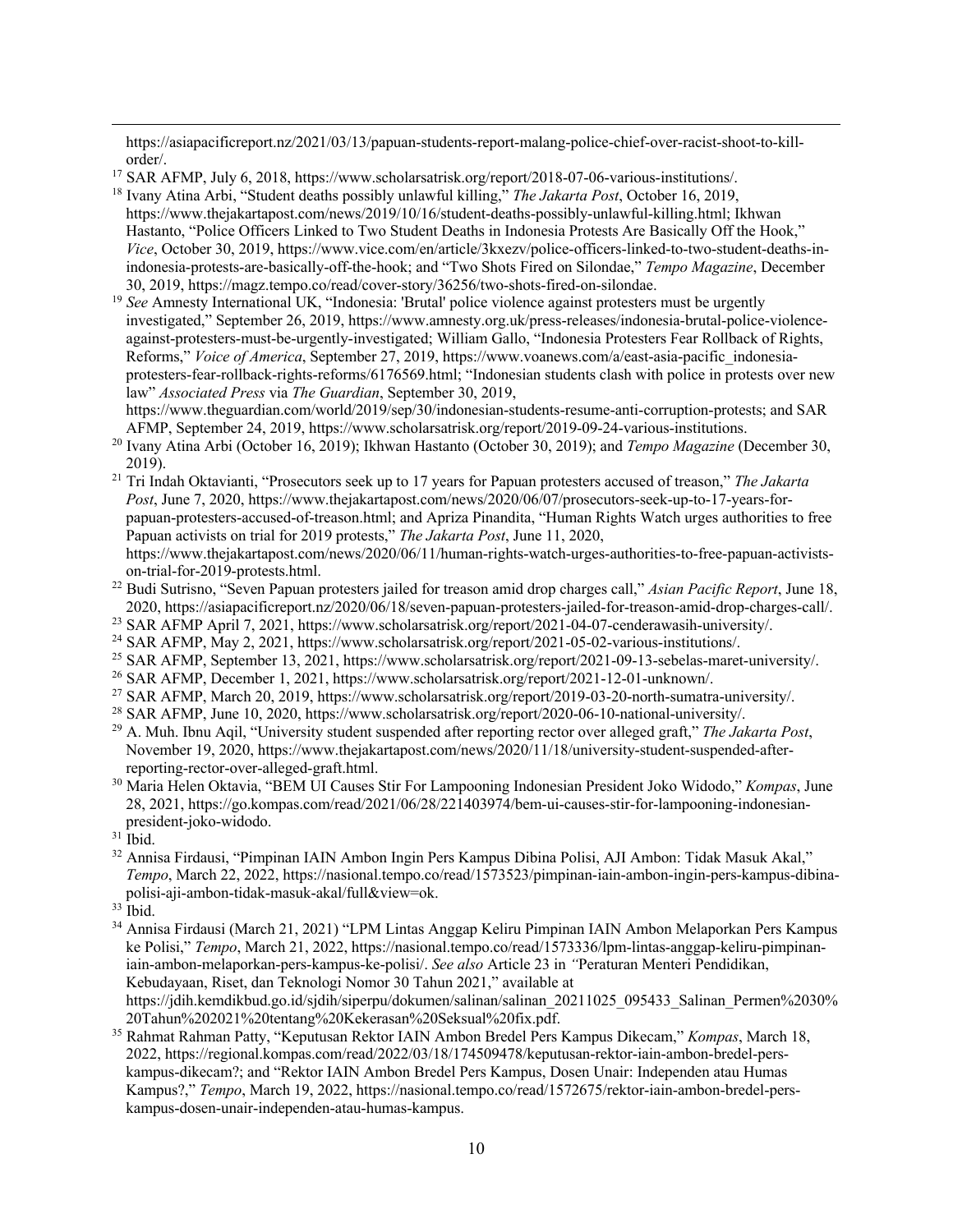- <sup>36</sup> SAR AFMP, April 3, 2018, https://www.scholarsatrisk.org/report/2018-04-03-agency-assessment-andapplication-technology/.
- <sup>37</sup> "An Expert Witness in Trouble," *Tempo Magazine*, April 30, 2018, https://magz.tempo.co/read/law/34424/anexpert-witness-in-trouble; Kharishar Kahfi, "Court rules in favor of environmental scientist in Buton mining case," *The Jakarta Post*, December 13, 2018, https://www.thejakartapost.com/news/2018/12/13/court-rules-infavor-of-environmental-scientist-in-buton-mining-case.html.
- <sup>38</sup> "Kronologi Guru Besar IPB Digugat Rp 510 Miliar Hingga Munculnya Petisi Bela Prof Bambang, Ini Faktanya Halaman All - Kompas.Com," *Kompas*, October 25, 2018, https://regional.kompas.com/read/2018/10/25/16542351/kronologi-guru-besar-ipb-digugat-rp-510-miliar-hinggamunculnya-petisi-bela?page=all; and Linda Trianita, "Challenging Expert Witnesses," *Tempo*, October 30, 2018,
- https://magz.tempo.co/read/law/34924/challenging-expert-witnesses. 39 Zulfikar Sy, "Peradi Pergerakan: Tolak Gugatan terhadap Ahli Hukum Eva Achjani Zulfa," *Merah Putih*, December 7, 2020, https://merahputih.com/post/read/peradi-pergerakan-tolak-gugatan-terhadap-ahli-hukum-evaachjani-zulfa; and Umar Usain, "Dosen UI Digugat, Puluhan Advokat Ajukan Amicus Curiae di PN Depok," *5 News*, May 21, 2021, https://5news.co.id/berita/dosen-ui-digugat-puluhan-advokat-ajukan-amicus-curiae-di-pndepok/.
- <sup>40</sup> Amnesty International, "Indonesia: End Wave of Digital Attacks on Students, Journalists, Activists," June 17, 2020, https://www.amnesty.org/en/wp-content/uploads/2021/05/ASA2125362020ENGLISH.pdf; and SAR AFMP, May 28, 2020, https://www.scholarsatrisk.org/report/2020-05-28-gajah-mada-university/.
- <sup>41</sup> "Advokat Alumni UII Kecam Teror Terhadap Prof Dr Ni'matul Huda," *Akurat News*, May 31, 2020, https://akuratnews.com/advokat-alumni-uii-kecam-teror-terhadap-prof-dr-nimatul-huda/.
- <sup>42</sup> *See* Leopold Sudaryono, "Military comeback or police overreaction? The arrest of Robertus Robet," *Indonesia at Melbourne*, March 8, 2019, https://indonesiaatmelbourne.unimelb.edu.au/military-comeback-or-policeoverreaction-the-arrest-of-robertus-robet/; and Freedom House, "Freedom on the Net 2021: Indonesia," https://freedomhouse.org/country/indonesia/freedom-net/2021.
- <sup>43</sup> Rifa Yusya Adilah, "676 Kasus UU ITE Berakhir di Jeruji Besi," *Merdeka*, February 16, 2021, https://www.merdeka.com/peristiwa/676-kasus-uu-ite-berakhir-di-jeruji-besi.html; and Tim Mann, "Attempts to revise draconian ITE Law stumble," *Indonesia at Melbourne*, April 1, 2021, https://indonesiaatmelbourne.unimelb.edu.au/attempts-to-revise-draconian-ite-law-stumble/.
- <sup>44</sup> SAR AFMP, April 21, 2020, https://www.scholarsatrisk.org/report/2020-04-21-syiah-kuala-university/.
- <sup>45</sup> KIKA also notes a Constitutional Court interpretation of ITE Article 27(3) indicating that this provision can be applied in cases involving alleged defamation of individuals, not institutions. Herlambang Wiratraman, "Academic freedom: another victim of the ITE law?," *Indonesia at Melbourne*, September 15, 2021, https://indonesiaatmelbourne.unimelb.edu.au/academic-freedom-another-victim-of-the-ite-law/.
- <sup>46</sup> SAFEnet, "Kasus Ramsiah Tasruddin," September 1, 2019, https://id.safenet.or.id/2019/09/kasus-ramsiahtasruddin/; Sahrul Ramadan, "Dari Ramsiah Kita Paham: Polisi Gowa Bisa Memaksakan Tersangka UU ITE," *IDN Times*, November 18, 2021, https://sulsel.idntimes.com/news/sulsel/sahrul-ramadan-1/dari-ramsiah-kitapaham-polisi-gowa-bisa-memaksakan-tersangka-uu-ite/2.
- <sup>47</sup> Muhammad Yunus, "Kisah Ramsiah Tasruddin Dosen UIN Alauddin Berjuang Hadapi Ancaman Jeratan UU ITE di Polres Gowa," *Suara*, February 7, 2022, https://sulsel.suara.com/read/2022/02/07/150043/kisah-ramsiahtasruddin-dosen-uin-alauddin-berjuang-hadapi-ancaman-jeratan-uu-ite-di-polres-gowa. <sup>48</sup> Ibid.
- <sup>49</sup> International Federation for Human Rights, "Indonesia: Harassment against Fatia Maulidiyanti and Haris Azhar," October 9, 2021, https://www.fidh.org/en/issues/human-rights-defenders/indonesia-harassment-against-fatiamaulidiyanti-and-haris-azhar; Katharina R. Lestari, "Indonesian human rights defenders accused of defamation," *Union of Catholic Asian News*, March 21, 2022, https://www.ucanews.com/news/indonesian-human-rightsdefenders-accused-of-defamation/96581; and "Indonesian activists warn of state repression," *The Jakarta Post* via *The Star*, March 22, 2021, https://www.thestar.com.my/aseanplus/aseanplus-news/2022/03/22/indonesianactivists-warn-of-state-repression.
- <sup>50</sup> SAR AFMP, March 7, 2021, https://www.scholarsatrisk.org/report/2019-03-07-state-university-of-jakarta/.
- <sup>51</sup> Dio Suhenda, "New guidelines no substitute for ITE Law revision, activists say," *The Jakarta Post*, June 25, 2021, https://www.thejakartapost.com/news/2021/06/24/new-guidelines-not-a-substitute-for-ite-law-revisionactivists-say.html.
- <sup>52</sup> Nur Janti, "Govt to table proposed changes to draconian cyberlaw soon," *The Jakarta Post*, November 24, 2021, https://www.thejakartapost.com/indonesia/2021/11/23/govt-to-table-proposed-changes-to-draconian-cyberlawsoon.html.